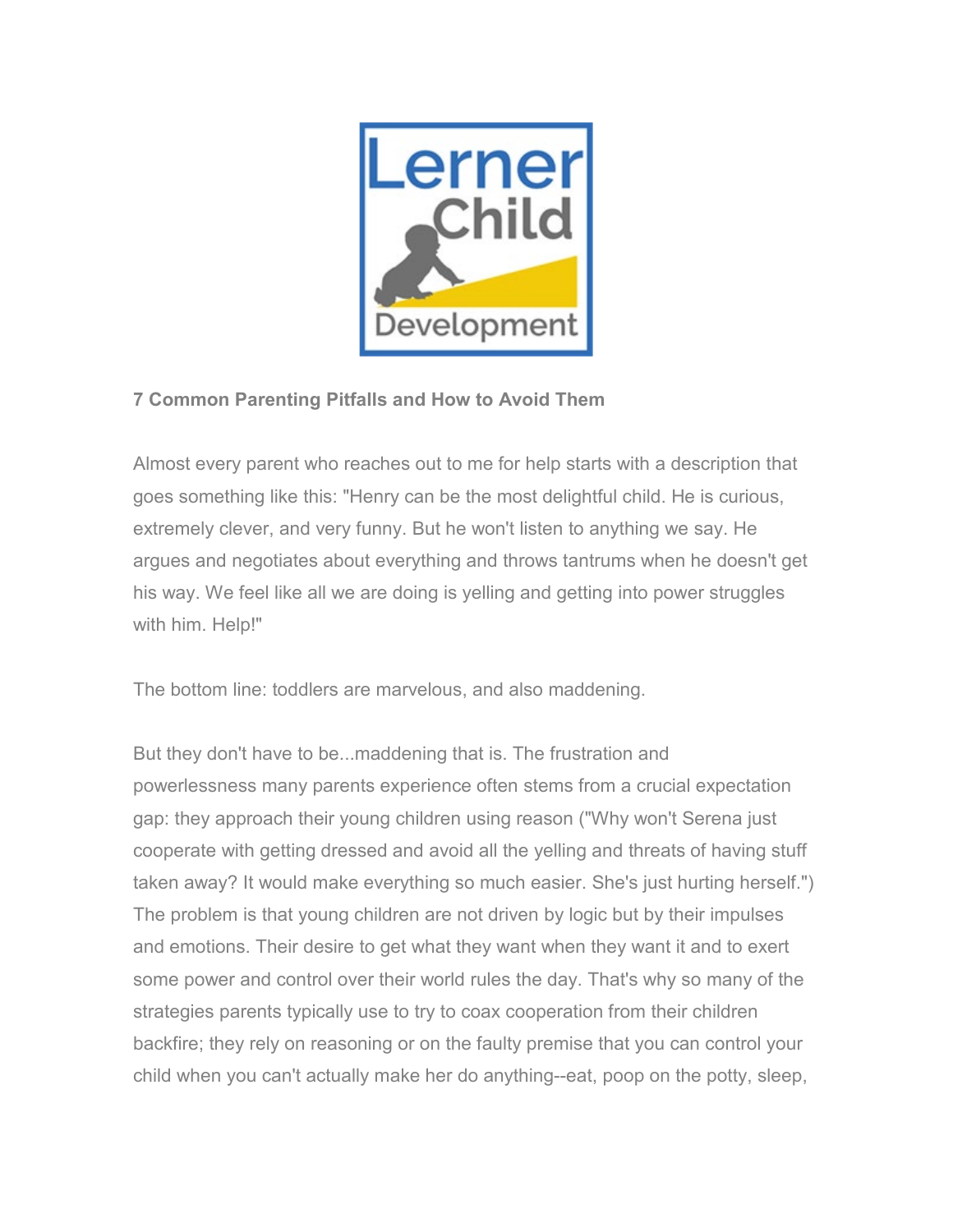etc. The fact is that the more you try to control your child the more likely it is that he will resist complying with your expectations. The approach and strategies that ultimately help children make good choices and behave in ways that help them thrive are often counter-intuitive.

Below are 7 common parenting pitfalls and a description of how to avoid them:

**Trying to minimize or talk children out of difficult feelings; that they shouldn't be mad/sad/scared.** This doesn't make the feelings go away. It just means your child is more likely to act them out. Further, when we minimize or try to talk children out of their feelings we are sending the message that we are uncomfortable with their emotions. This makes it less likely your child will share them, missing critical opportunities to help your child learn to identify and manage his emotions, which is the key to healthy social/emotional development. Don't fear the feelings!

**Reacting when children say provocative things after you've set a limit they don't like, such as: "You're not my mommy and you're not invited to my birthday party!"** Successfully yanking your chain only reinforces this behavior. Remember, for young children any attention or big reaction is rewarding as they are all about power and control. If you want to teach your child not to talk in this inappropriate way, the best response is to ignore his actual words and address the underlying issue: "I know you are mad that I said 'no' to Logan coming over to play today. You are really disappointed." And then move on. When these kinds of tactics don't get a reaction, kids are more likely to give them up.

**Making potty training personal--about pleasing or disappointing you--and getting over-involved in the process.** It's natural to think that this approach would be motivating to children, but it often has the opposite effect. Signaling that using the potty has the power to make you happy or unhappy adds a lot of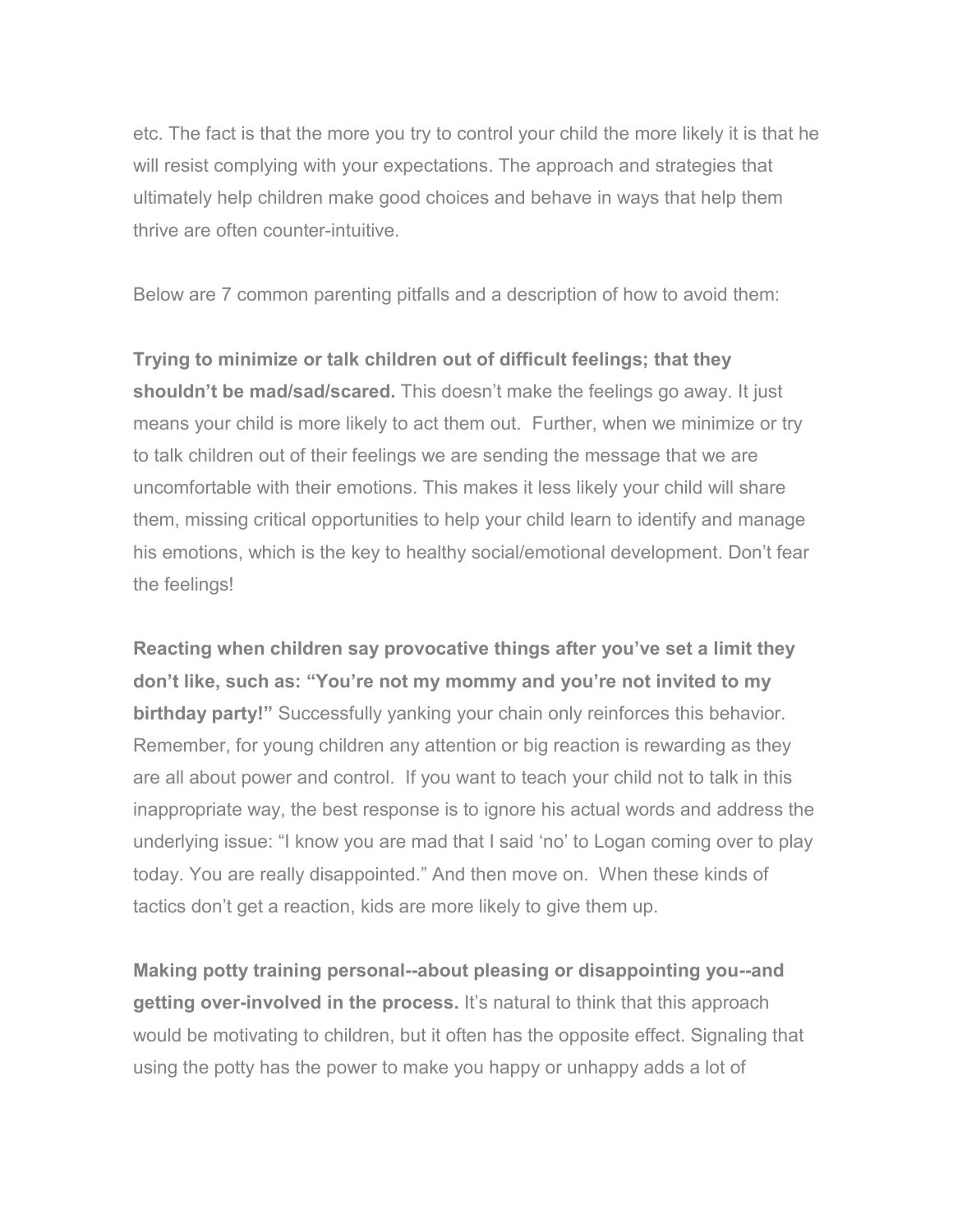pressure and anxiety to the process for many children. This causes children to get stuck or paralyzed by the process because using the potty has become an emotionally-laden "relationship issue" between the parent and child versus simply being a bodily function. Further, children sense that their parents are trying to exert some control over their bodies (at exactly the time when children are driven to exert power in any way they can) which may lead to more withholding or resistance in a desperate attempt to maintain their integrity and efficacy. In one family, the parents had a rule that 3-year-old Julian had to sit on the potty for 5 minutes after bath time or he wouldn't get any books. As the timer was winding down they repeatedly asked if Julian was sure he didn't have to go which was met with a very clear, "Nope!" As soon as the timer went off Julian got up and promptly peed on the bathroom floor as he smiled mischievously at mom and dad. The message *you don't control me*. What to do? Follow your child's lead and support his efforts; avoid inserting yourself and your needs or expectations as that just complicates the process and gives your child something to react to. That means avoiding judgment, shaming, bribing, rewarding, etc.

**Bribing/forcing/negotiating with children to get them to eat**. Research (and lots of anecdotal experience) shows that these tactics actually result in children eating less. Just like trying to control your child's elimination—the more you force, cajole, reward or punish the more likely your child is to dig in his heels to let you know you can't actually make him do anything, including eat. Food becomes a tool to gain power that results in constant struggles. Take, Rumi (age 4) who demanded a chocolate "energy" bar every morning for breakfast or she would "starve". She refused to eat any of the healthy foods her moms offered her until they gave in, which they did, in fear that she would go to school hungry and be a terror. What to do? Offer your child a range of healthy choices of foods that she *typically* likes and then get out of her way. Let her decide how much her body needs to feel full. She may test for a few meals to see if you will cave; but once she sees you are not trying to control her she has nothing to rebel against and will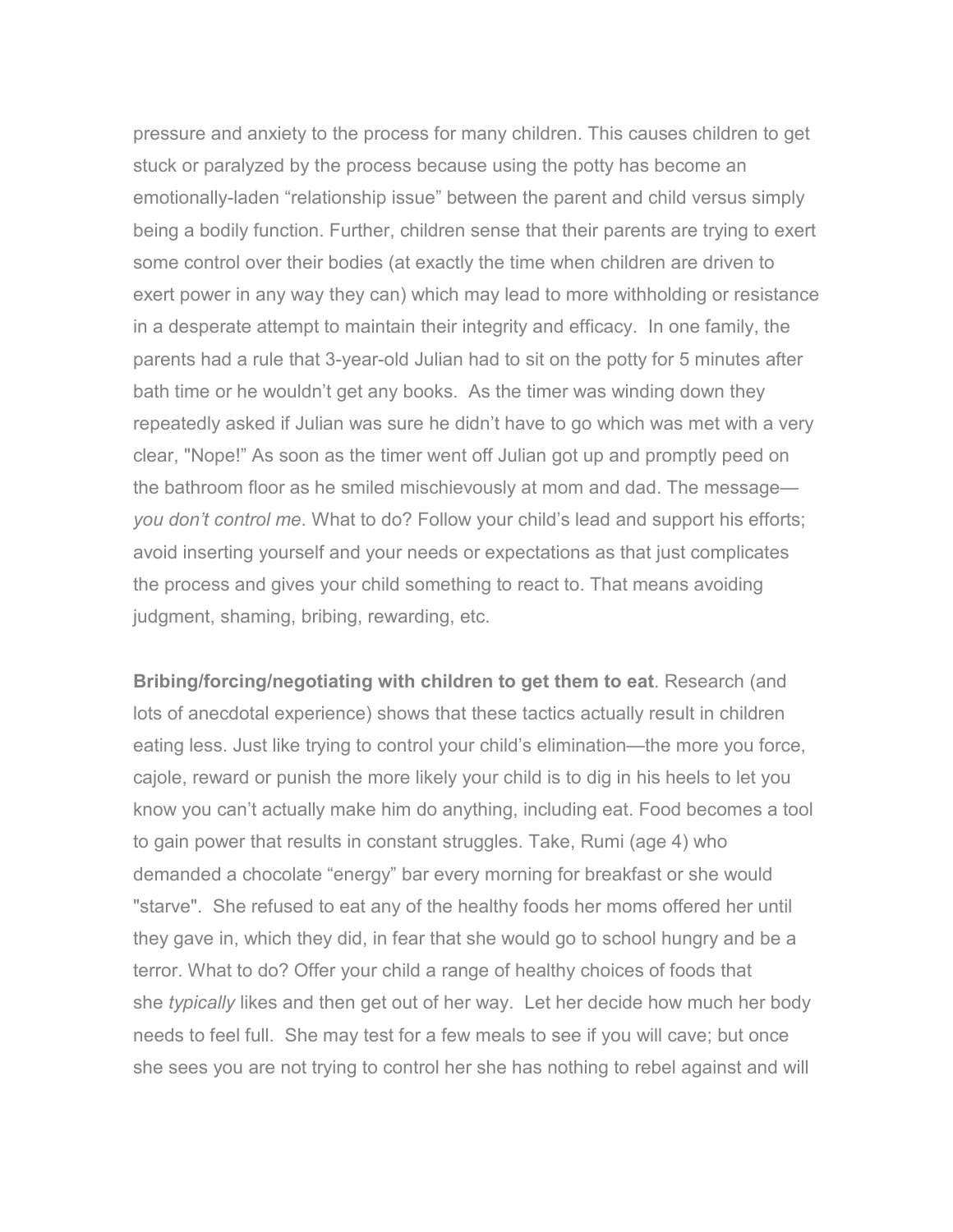be more likely to take responsibility for nourishing herself.

**Trying to get a child to cooperate by telling him he's a "big kid" (especially when there is a new baby in the family).** From our adult perspective we expect children to hear this as a positive message and to be motivating. But from the child's point of view, particularly if there is a new baby getting a lot of attention, being the older child isn't looking all that great or desirable. Telling a child to "act like a big girl" can also feel shaming; the underlying message is that she is acting like a baby. Shaming shuts kids down, erodes their self-esteem and selfconfidence, making it less likely they will actually act their age.

**Insisting your older child love the new baby.** The more you force the issue the less likely it is your older child will feel warmly toward the baby. It is natural to have very ambivalent feelings toward a new sibling. When the older child is made to feel bad for having negative feelings toward the baby and/or a lack of interest in the new addition to the family, there it is again—shame. When parents acknowledge the older child's mixed feelings and give him space to learn about and engage with the new baby without judgment, he is much more likely to feel loving toward this new member of the family.

**Pushing a fearful/clingy child to just go play with the other kids.** This approach often backfires because it increases rather than decreases your child's anxiety and erodes his trust that you will tune in to his feelings and help him cope. Instead, acknowledge that it can take time to feel comfortable engaging with a new environment or new people. This makes him feel understood which should decrease his anxiety and make him feel calmer and more open to taking steps forward to engage. Talk about what you see the other kids doing, then maybe play alongside some other children to slowly and sensitively help your child adapt.

Whether you've encountered any of these specific experiences or not, when faced